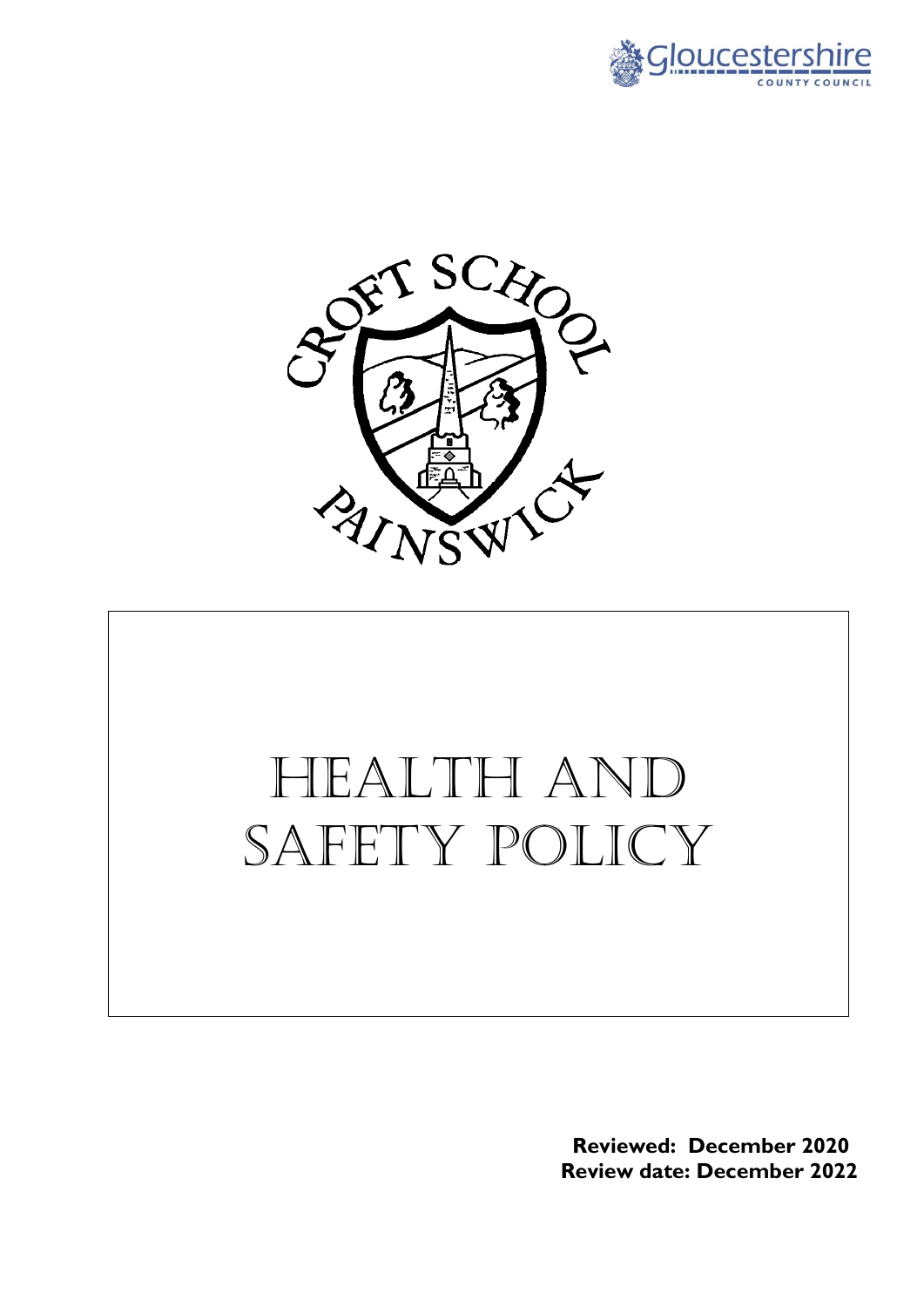# **Used in this Document**

| <b>Term</b>           | Meaning                                                           |  |
|-----------------------|-------------------------------------------------------------------|--|
| <b>AfPE</b>           | <b>Association for Physical Education</b>                         |  |
| <b>ACoP</b>           | Approved Code of Practice                                         |  |
| <b>AMPS</b>           | <b>Asset Management &amp; Property Services</b>                   |  |
| Audit                 | An independent evaluation of a safety management system           |  |
| <b>CLEAPSS</b>        | Formerly stood for Consortium of Local Education Authorities for  |  |
|                       | the Provision of Science Services. Since<br>Local Education       |  |
|                       | Authorities became Local Authorities and services expanded to     |  |
|                       | include D&T, CLEAPSS was registered as a Trade Mark.              |  |
|                       | CLEAPSS is now simply a name and not an acronym                   |  |
| <b>CoSHH</b>          | <b>Control of Substances Hazardous to Health</b>                  |  |
| D&T                   | Design and technology                                             |  |
| <b>DATA</b>           | The Design and Technology Association                             |  |
| <b>DfE</b>            | Dept for Education                                                |  |
| Inspection            | A check of physical conditions and practices/behaviours usually   |  |
|                       | undertaken in a school by Governors                               |  |
| LA                    | Local Authority. In the context of this guidance, the LA would be |  |
|                       | <b>Gloucestershire County Council</b>                             |  |
| <b>MiDAS</b>          | A minibus driver awareness training scheme                        |  |
| <b>OVC</b>            | Off-Site Visits Co-ordinator                                      |  |
| <b>PAT</b>            | Portable appliance testing                                        |  |
| <b>PPE</b>            | Personal protective equipment - used to give protection when in   |  |
|                       | contact with a hazard e.g. gloves, boots etc                      |  |
| Safety                | member of staff usually appointed<br>under<br>Safety<br>the<br>A  |  |
| Representative        | Representatives and Safety Committees Regulations 1977            |  |
| <b>SHE Enterprise</b> | The GCC database for recording workplace accidents                |  |
| SHE/Pro and SHE/      | Standards issued by SHE. Pro - procedures; GN - Guidance          |  |
| <b>GN</b>             | Notes. There are also Information Sheets for lesser matters but   |  |
|                       | which often arise in schools etc.                                 |  |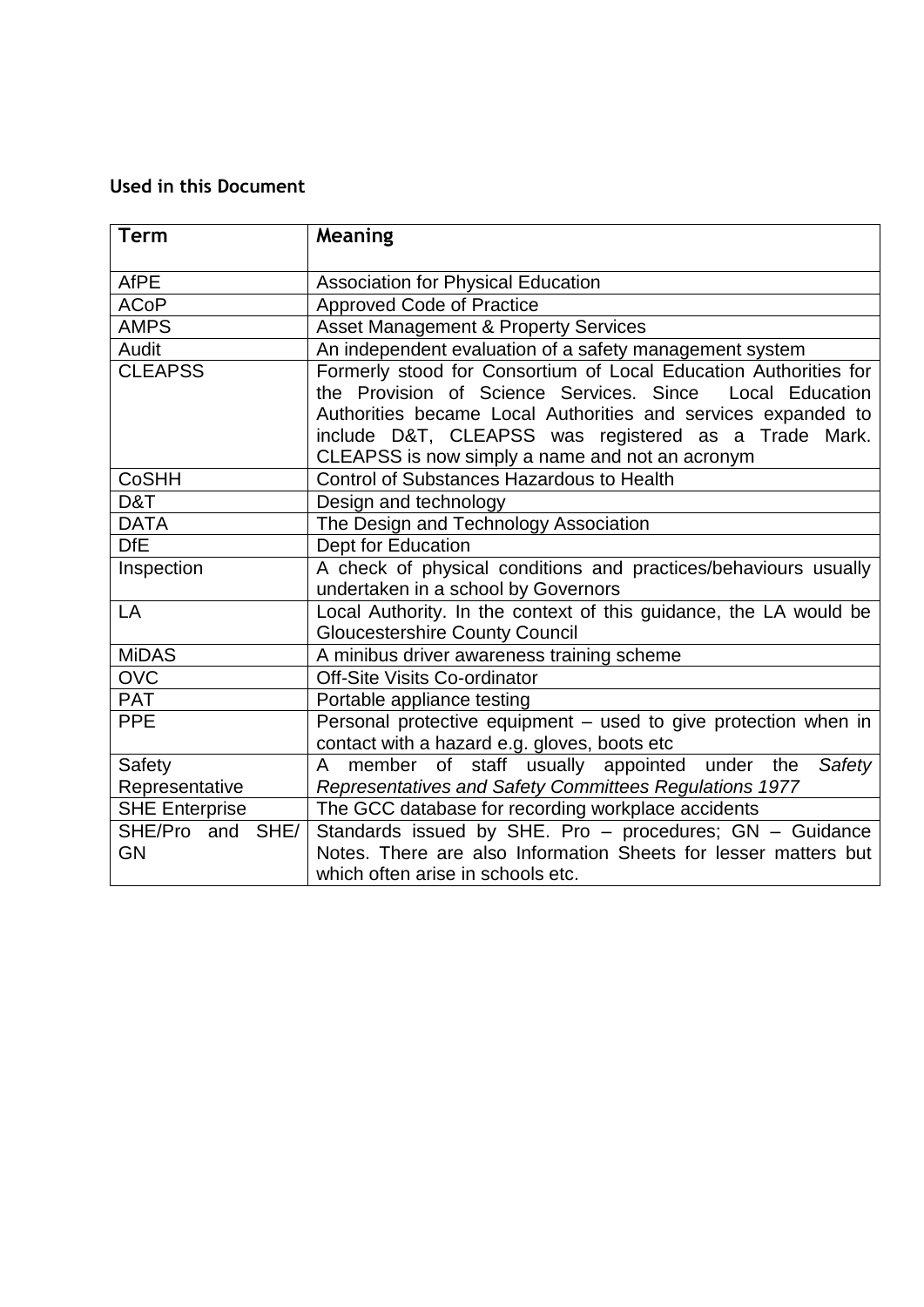# **HEALTH & SAFETY POLICY DOCUMENT STATEMENT OF INTENT**

This policy statement is the local supplement to Gloucestershire County Council Corporate Health & Safety Policy Document.

The school's Governing Body and Headteacher recognise and accept their responsibilities both under law and also under Gloucestershire County Council delegation for local management of schools. As responsible employers and/or persons in control of premises, the requirement to provide a safe and healthy working environment for all employees and others affected by its activities is acknowledged.

The school is committed to managing risks by ensuring that risk assessments are undertaken, control measures implemented and systems are continuously monitored and reviewed led by the school's Governing Body and Headteacher.

The Croft Primary School is committed to ensuring that all reasonably practical steps are taken to secure the health, safety and welfare of everyone using the school premises. The school will seek to ensure that its legal duties and policy objectives are complied with at all times by:

- providing a safe and healthy working and learning environment and ensuring that the premises are maintained in a safe condition;
- maintaining safe access to and egress from the premises;
- preventing accidents and work related ill health;
- assessing and controlling risks from curriculum and non-curriculum work activities including offsite visits;
- complying with statutory requirements as a minimum;
- ensuring safe working methods and providing safe equipment;
- providing effective information, instruction and training;
- monitoring and reviewing systems to make sure they are effective;
- developing and maintaining a positive health and safety culture through communication and consultation with employees and their representatives on health and safety matters;
- setting targets and objectives to develop a culture of continuous improvement;
- ensuring a healthy working environment is maintained including adequate welfare facilities;
- ensuring adequate resources are made available for health and safety issues, so far as is reasonably practicable;
- ensuring safe use, handling and storage of substances at work.

In addition to the above commitment, the Governing Body and Headteacher also recognise their obligations to non-employees and provide trainees, members of the public, pupils, contractors, etc, or anyone who is or may be affected by the schools activities with the necessary information, instruction, training and supervision available to ensure the safety of those affected.

The Governing Body and Headteacher will ensure adequate resources, including finance to implement the Policy.

The Governing Body and Headteacher are committed to the arrangements stated in this Policy Document and all staff are required to comply. They are encouraged to support the Governing Body and Headteachers commitment to continuous improvement in the schools health and safety performance. For the Policy Document to be effectively implemented, the school requires the full co-operation of employees and others who use the premises.

This Policy Statement, together with the organisational structure and the following arrangements and procedures, has been approved by the school's Governing Body.

| Signed:             | Signed:                   |
|---------------------|---------------------------|
| Headteacher's name: | Chair of Governors' name: |
| Date:               | Proposed review date:     |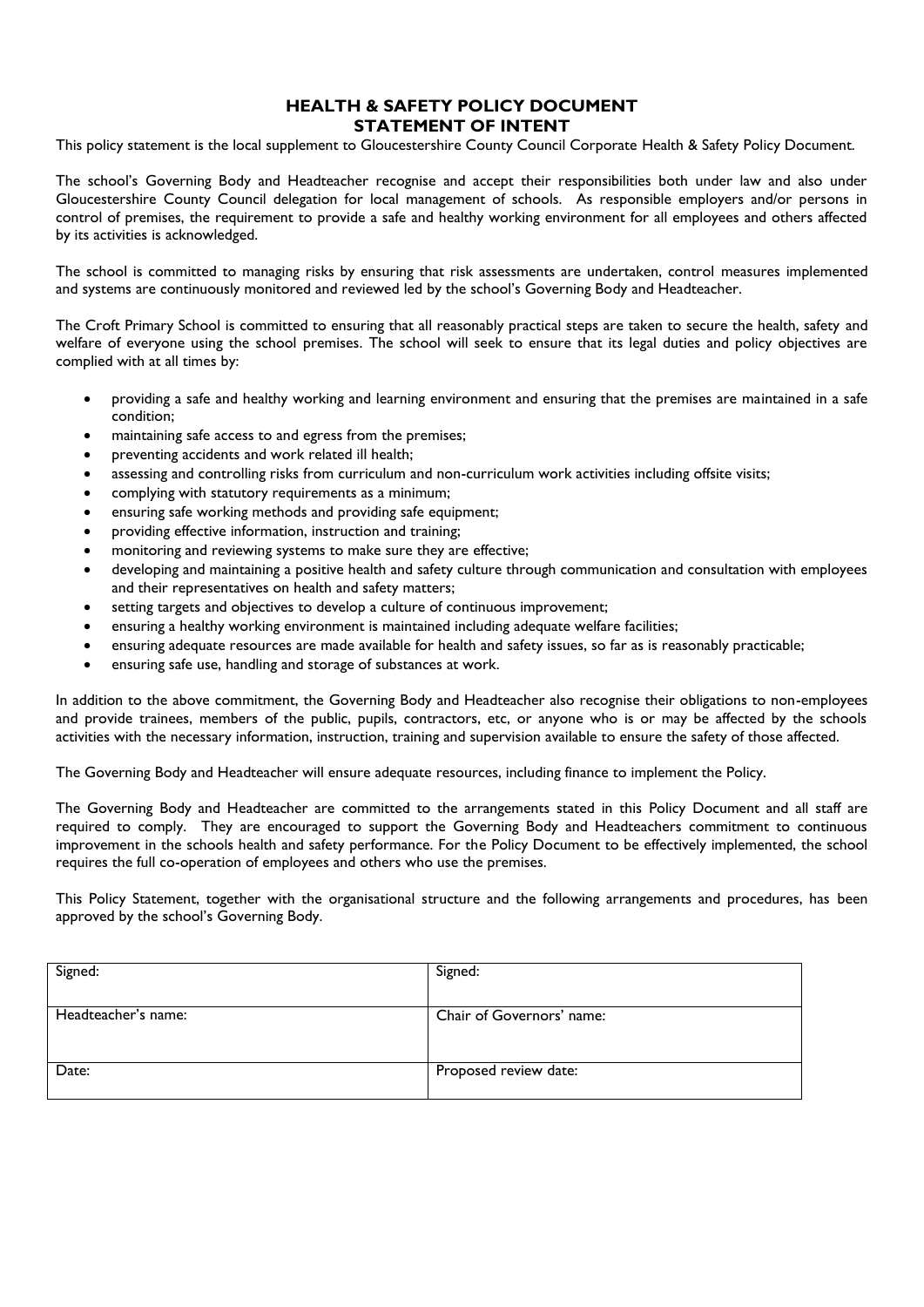# *Organisation – Introduction.*

In order to achieve compliance with the Governing Body and Headteacher's Statement of Intent the school's normal management structure will have additional responsibilities assigned to them as detailed in this part of this H&S Policy Document.

- Employees are encouraged to report any health, safety and welfare concerns to the Head Teacher or Health & Safety Representative.
- All employees are responsible for keeping their own workplace in good order, ie clear and free of obstructions and slip/trip hazards.

# *The Duties of the Governing Body*

The Governing body has overall responsibility for ensuring compliance with this H&S Policy Document. In consultation with the Headteacher the Governors will ensure that there are effective and enforceable arrangements for the provision of health and safety throughout the school, periodically assessing the effectiveness of this document ensuring that any necessary revisions are made to determine the policy and monitor its implementation.

## *The Duties of the Headteacher*

The Headteacher has day-to-day responsibility for ensuring compliance with this H&S Policy Document. In consultation with the Governors the Headteacher will ensure that there are effective and enforceable arrangements for the provision of health and safety throughout the school, periodically assessing the effectiveness of this document ensuring that any necessary revisions are made to determine the policy and monitor its implementation. The Headteacher will maintain the profile of health and safety within the school by the development of safe working practices and conditions and will ensure that health and safety standards are maintained at all times.

#### *The Duties of Employees*

All employees have individual legal responsibilities to take reasonable care for the health and safety of themselves and for others who may be affected by their acts or omissions, and must comply with the school's Health & Safety Policy Document and procedures at all times, co-operate with school management in complying with relevant health and safety law, use all work equipment and substances in accordance with instruction, training and information received, report to their immediate line manager any hazardous situations and defects in equipment found in their work places, report all incidents in line with current incident reporting procedure, act in accordance with any specific health and safety training received, inform their line manager of what they consider to be shortcomings in the school's health and safety arrangements and exercise good standards of housekeeping and cleanliness.

## *Pupils*

Pupils, in accordance with their age and aptitude, are expected to exercise personal responsibility for the health and safety of themselves and others, observe standards of dress consistent with safety and/or hygiene, observe all the health and safety rules of the school and in particular the instructions of staff given in an emergency, use and not wilfully misuse, neglect or interfere with anything provided for their health and safety.

## *School Safety Representatives*

The Governing Body and Headteacher recognise the role of Safety Representatives who may be appointed by a recognised Trade Union. Safety Representatives will be allowed to investigate accidents and potential hazards, pursue employee complaints and carry out school inspections within directed time but, wherever practicable, outside teaching time. Safety Representatives are entitled to certain information, e.g. information relating to accidents, and to paid time away from the workplace to train for and carry out their health and safety functions. (However representatives are not part of the management structure and do not carry out duties on behalf of the Headteacher or Governing Body).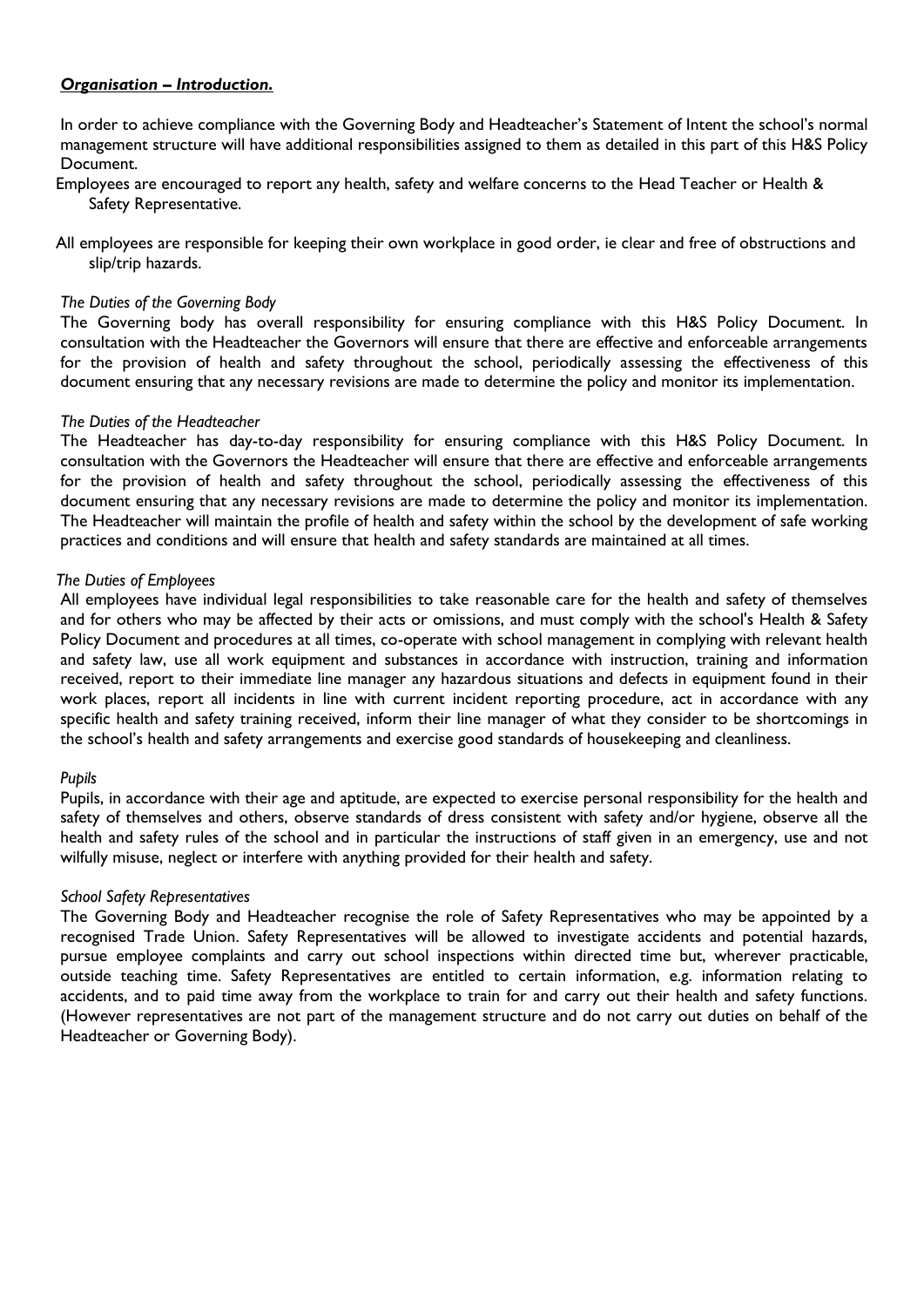# *Supply Staff*

Supply staff are provided with information and guidance which includes the Health & Safety Policy Document, fire and emergency procedures etc. and are suitably inducted to their role. Supply staff are directly accountable to the Headteacher whilst on the school site.

# *Teaching Staff*

Teaching Staff have a day to day responsibility for ensuring compliance with this Health & Safety Policy Document and ensuring all persons under their control are aware of the general health and safety requirements of the school and the detailed requirements for activities relevant to them. Teachers are responsible for the immediate safety of the pupils in his/her classroom. Nominated teachers are responsible for their own classroom and associated equipment and as such it is their responsibility to ensure that it is maintained to a high standard with respect to health and safety issues.

## *Teaching Assistants*

Teaching assistants have a day to day responsibility for ensuring compliance with this Health & Safety Policy Document and are immediately accountable to the teacher in charge whilst the class is in session.

# *The Duties of Off Site Visit Coordinators (OVC)*

The Offsite Visit Coordinator (OVC) ensures that standards for off-site activities and educational visits are followed. The OVC works with trip leaders to ensure the aim of the educational visit is achievable and in line with those of the school. The school refers to the Off-Site Visits Manual on the SHE webpages.

# *The Duties of Caretaker / Cleaner*

The Caretaker has a day to day responsibility for ensuring compliance with the school Health & Safety Policy Document and taking effective action and/or immediately referring to the Headteacher any health and safety issues brought to their attention, this includes the stopping of any practices or the use of any tools, equipment etc which are considered unsafe.

## *Volunteer and Parent Helpers*

Volunteer and parent helpers are provided with information and guidance which includes health and safety, fire and emergency procedures etc. Volunteer and parent helpers are directly accountable to the teacher in charge whilst on the school site.

## *Contractors*

The Head Teacher is responsible for the day-to-day control of contractors. In addition to the general responsibilities for all visitors, contractors have a duty to:

- Have current insurance that complies with the LA minimum requirements
- Follow health and safety regulations and guidance relevant to their field of work (e.g. electrical, construction, cleaning, chemicals, etc)
- Carry out any work with due regard for their own safety and that of pupils, staff and visitors
- Raise any health and safety concerns with the Headteacher or at the school office
- Provide the school with relevant health & safety documentation eg; risk assessments or safe working procedures
- Inform and communicate with the school over issues where the school may be affected by their acts or omissions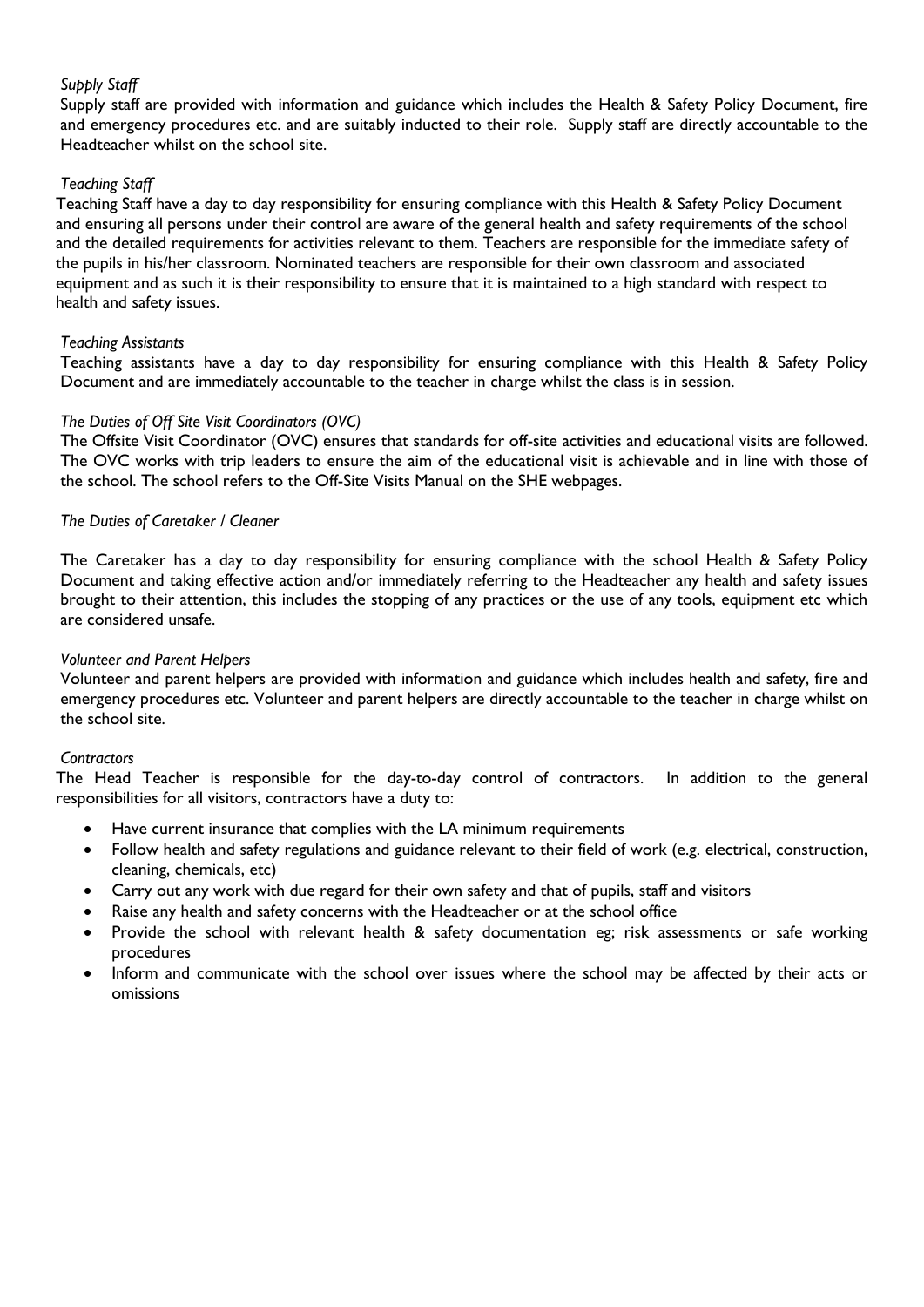# **GENERAL ARRANGEMENTS**

## **Arrangements**

The following procedures and arrangements have been established within the school to minimise health and safety risks to an acceptable level.

All staff have access to a copy of the school's Health and Safety Policy and are made aware of its contents at induction. All staff are required to sign to say they have read the Health & Safety Policy

The Head Teacher, with the Health and Safety governor(s) or Health and Safety representative, carries out a Health & Safety audit annually and inspection of the site with regard to health and safety three times per year.

## **Risk Assessment**

The school uses the GCC risk assessment process and templates as a standard for risk assessment and those of relevant professional bodies such as CLEAPPS/AfPE etc. Risk assessment is the responsibility of the school leadership team at a variety of levels. Those responsible for premises or curriculum areas ensure that risk assessments are undertaken and recorded for significant activities. Risk assessments are reviewed periodically, where there is a change in circumstances or following a specific incident. The school carries out risk assessment on any area of work that staff feel has particular risks above normal 'common sense'.

Basic safety checks such as fire alarms, fire equipment, electrical equipment, etc. are covered by buying into a contract wherever possible

Electrical appliances, gymnastic equipment and outdoor play equipment are safety checked annually by external professionals.

*Curriculum Safety:* Subject Leaders ensure that risks related to curriculum areas are identified and controlled where necessary referring to material such as CLEAPSS, AfPE, DATA and SHE guidance etc. An inventory of all equipment is kept by the subject leader and all tools/equipment/machinery are checked, maintained and stored correctly.

## **Specific Risks**

## **Communication**

The school communicates with employees regarding matters of health and safety using email, staff mettings and where appropriate in performance reviews.

All visitors, including volunteers and contractors (when they sign in at reception), are provided with basic health and safety information which will be necessary to follow during their time in school.

Pupils are provided with information during specific lessons (as appropriate) but also through assemblies and the PHSCE curriculum.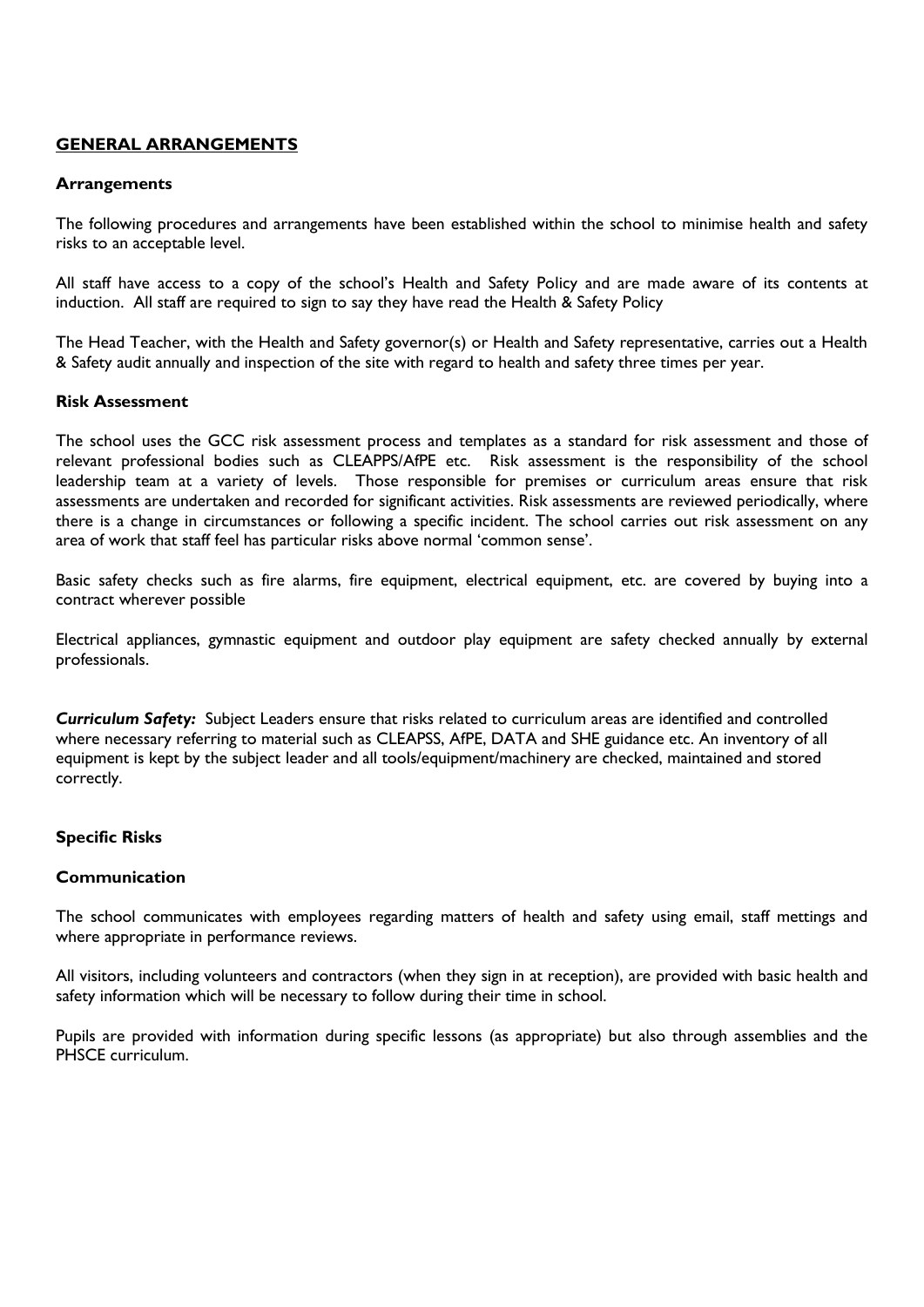Communication with parents is in the form of fortnightly newsletters, information on the school website, email and letters.

# **Consultation with employees**

The Croft Primary recognises the importance of consulting with employees on health and safety matters. This is achieved by discussion in staff meetings, review of specific documentation and through INSET training.

# **Display Screen Equipment**

The majority of staff within the school are not considered to be DSE users. Office staff using computers on a regular basis will have appropriate equipment and the Head teacher ensures that DSE workplace assessments are conducted for these users. The school refers to SHE/Pro/5 – *Working with Display Screen Equipment.*. DSE assessments are reviewed annually and where equipment changes or office layouts change or when there are staff changes.

# **Hazardous Substances -** *Control of Substances Hazardous to Health (COSHH)*

used It is the school's policy to take all reasonable precautions to protect staff, pupils and visitors from adverse health effects as a result of exposure to hazardous substances. Where possible, the use of hazardous substances is avoided through the substitution of the hazardous substance for a less harmful one. Where hazardous substances are used risk assessments are undertaken and a hierarchy of control measures adopted which seeks to eliminate or substitute the substance concerned.

All cleaning products, detergents and other chemicals must be used according to the manufacturer's instruction. All products are kept securely under lock and key to prevent unauthorised access.

Staff members likely to be exposed to cleaning materials should make full use of personal protective clothing, eg, gloves, aprons, etc.

## **Lone Working**

Risk assessments are in place regarding personal security, lone working and the security of the school grounds, premises and property. Appropriate control measures are implemented. The school has a separate policy for lone working procedures (see separate document for details).

## **Manual Handling**

The school refers to the SHE/GN/30 *Manual Handling* and risks of manual handling are communicated within general risk assessment. When handling loads, they are broken down into manageable units for easier movement. Where possible delivery persons will be asked to place deliveries in their storage places using their manual handling aids (sack trucks). Any activities that involve significant manual handling tasks are risk assessed and where appropriate training provided for staff, and where required more than one member of staff will be required to undertake tasks eg. Moving lunch tables. The head teacher is responsible for assessing the appropriate approach to handling tasks and may seek professional advice from SHE and Occupational Health as necessary.

## **Noise**

The school is aware of its responsibility for assessing the risks of noise and if noise is identified as a significant risk the school ensures appropriate control measures are put in place. Generally, noise risk is managed by keeping the dose (exposure time) low.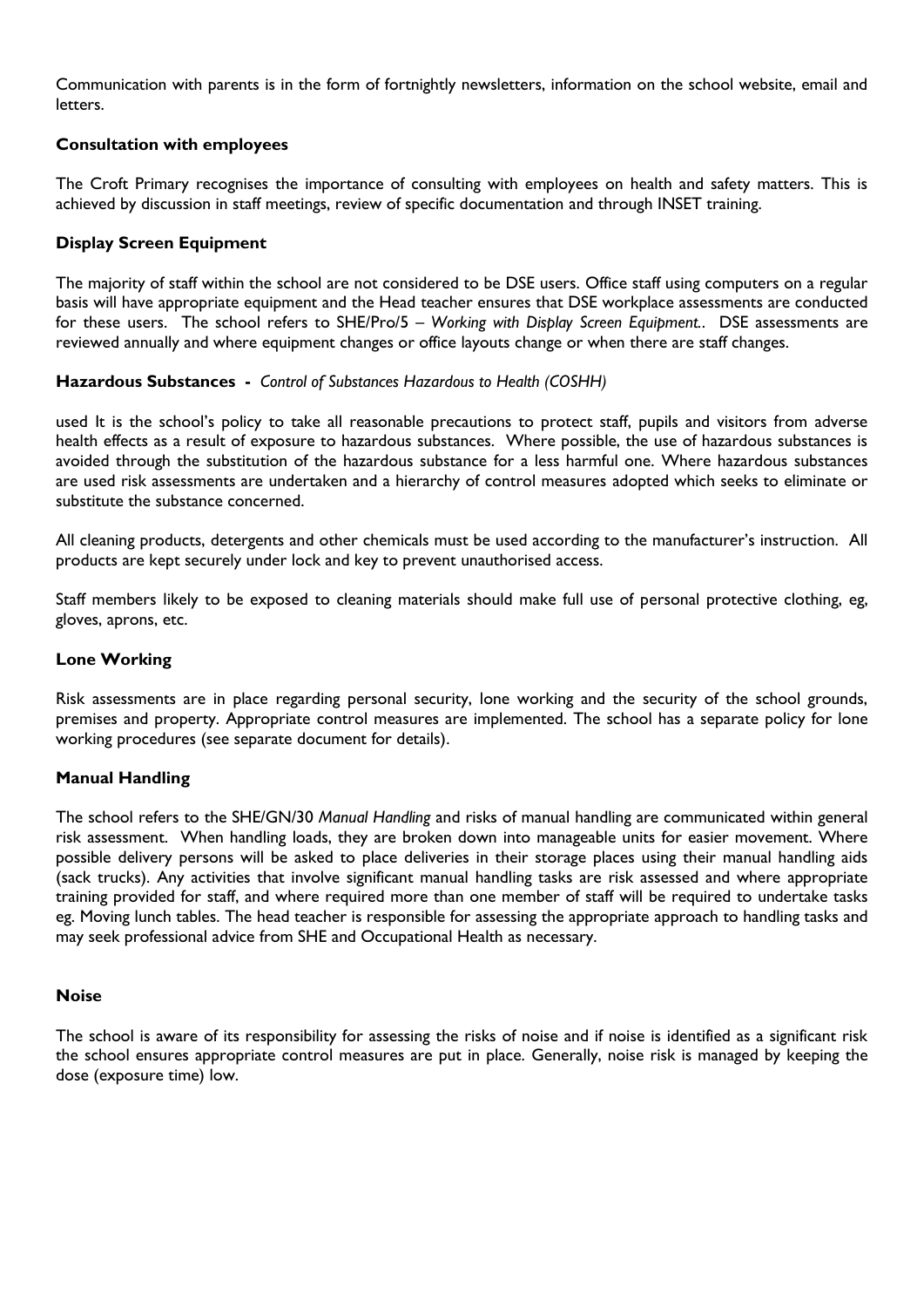# **Friends of The Croft**

Risk assessments are carried out for FOTC run events and they ensure that adequate insurance is always in place. Measures used during events include, adequate supervision, food hygiene and controlling vehicle movements.

# **Personal Protective Equipment (PPE)**

The need for PPE as a control measure is assessed on the basis of risk assessment and CoSHH assessments. Where it is assessed that PPE is required PPE is appropriately selected and provided. Staff are responsible for ensuring that they use PPE where it is provided.

## **Playground Supervision / Play Equipment and Maintenance**

Risks are assessed using the SHE Information Sheet 14 – Playground Supervision.

A risk assessment of potential hazards in the playground and their likelihood to cause harm has been undertaken. Measures to manage the risk include ensuring there are at least 2 members of staff on duty at playtimes and lunchtimes and a basic first aid kit is available on each playground. The school as a lunchtime supervision policy. Play equipment is visually checked by staff on duty and is subject to external inspection annually.

## **School Trips / Offsite Visits**

The school complies with DfE Guidance and the GCC standards on offsite visits and school journeys. A separate offsite visits policy has been created based on the GCC model policy. The offsite visits co-ordinator (OVC) has the responsibility to oversee risk assessments for trips; this role has been delegated to the Head teacher. The school records all trips / offsite visits on the GCC E Visit programme, this includes any relevant risk assessments as well as full details of the trip / visit.

#### **Security Arrangements**

Risks to the security of the premises and property are assessed through the Risk assessment process and appropriate control measures implemented. This is achieved by means such as:

- Magnetic gates and doors
- Use of visitor badges and visitor sign in procedures
- Challenging any strangers on site
- Fencing, hedges and gates
- Alarm system
- **CCTV**

## **Work experience placements**

The Croft Primary welcomes work experience students and uses the SHE checklist / questionnaire for employers. Any person on placement will be placed in low risk locations and will receive briefings and documents before placements begin.

## **Working at Height**

The risks associated with working at height are identified through risk assessment using SHE/GN/5 Working at Height. Frequent documented checks take place to ensure the safe working condition of access equipment. Procedures are in place to ensure any damaged access equipment is clearly labelled and removed as soon as practicable. The school discuss and agree arrangements with staff. Staff also have a responsibility to ensure their own health and safety and assist in the operation of any systems designed to provide for their safety (eg. Wear sensible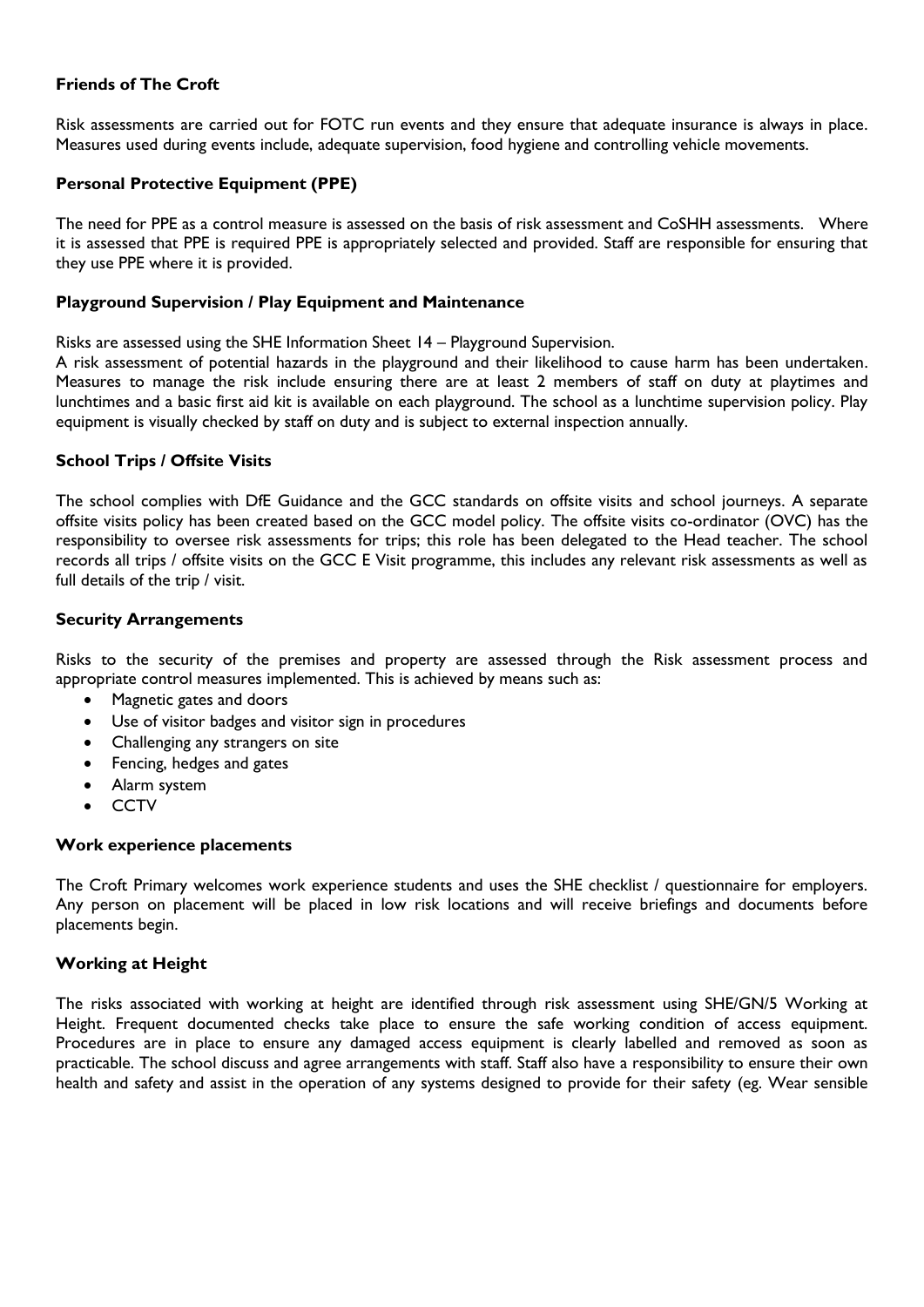shoes, don't misuse equipment, ensure stepladders are stable). Training will be provided where requires (eg, for the use of ladders, and high step-ladders)

# **Managing medicines in school**

Appropriate arrangements are made for the provision of first aid including the administration of medicines; separate policies are in place.

# **Workplace Violence to Employees and Behaviour Management**

The school are aware of their responsibility for assessing the risks of violence to staff and where violence is identified as a significant risk the school ensure appropriate control measures are put in place. Staff report any incident of aggression or violence (or near misses) directed to themselves to the leadership team. Any parent / carer responsible for acts of violence towards staff will be excluded from the school and all of its grounds.

# **PREMISES RISKS**

# **Asbestos**

To minimise risk from asbestos containing materials on the school site, the school maintains a safe and healthy environment by:

- complying with all regulations and GCC practices concerning the control of asbestos;
- removing asbestos containing materials where the risk to building users is unacceptable;
- having an Asbestos Management Plan so that active means are in place to manage the risk
- having a named officer who has responsibility for implementing the Asbestos Management Plan in compliance with The Management of Asbestos in County Council Occupied Premises Guidance.

where necessary communicating to all staff and visitors where asbestos containing materials are located within the school site.

## **Building Contractors**

Work where part of the site is handed over to a contractor – hazards associated with this activity are controlled by planning the work and taking risks into account, use of Method Statements and correct working practices, effective supervision of pupils and contractors whilst on the school site.

Small scale building works – this includes day-to-day maintenance work and all work undertaken on site where a prework site meeting has not taken place. Risks are controlled by signing in, being shoen the work site, understanding what needs to be done and how risks are to be managed, checking the site afterwards to ensure it has been left in a safe condition.

## **Caretaking and grounds maintenance**

The school does not have a caretaker. The School uses the County Contractor for Grounds Maintenance.

# **Cleaning**

The school uses the GCC contractor for cleaning – a cleaning schedule is in place which is monitored by the contractors and GCC. All waste is disposed of according to appropriate health and safety guidelines. Deep cleaning is undertaken on a regular basis (holidays) where necessary. The school ensures general cleanliness, appropriate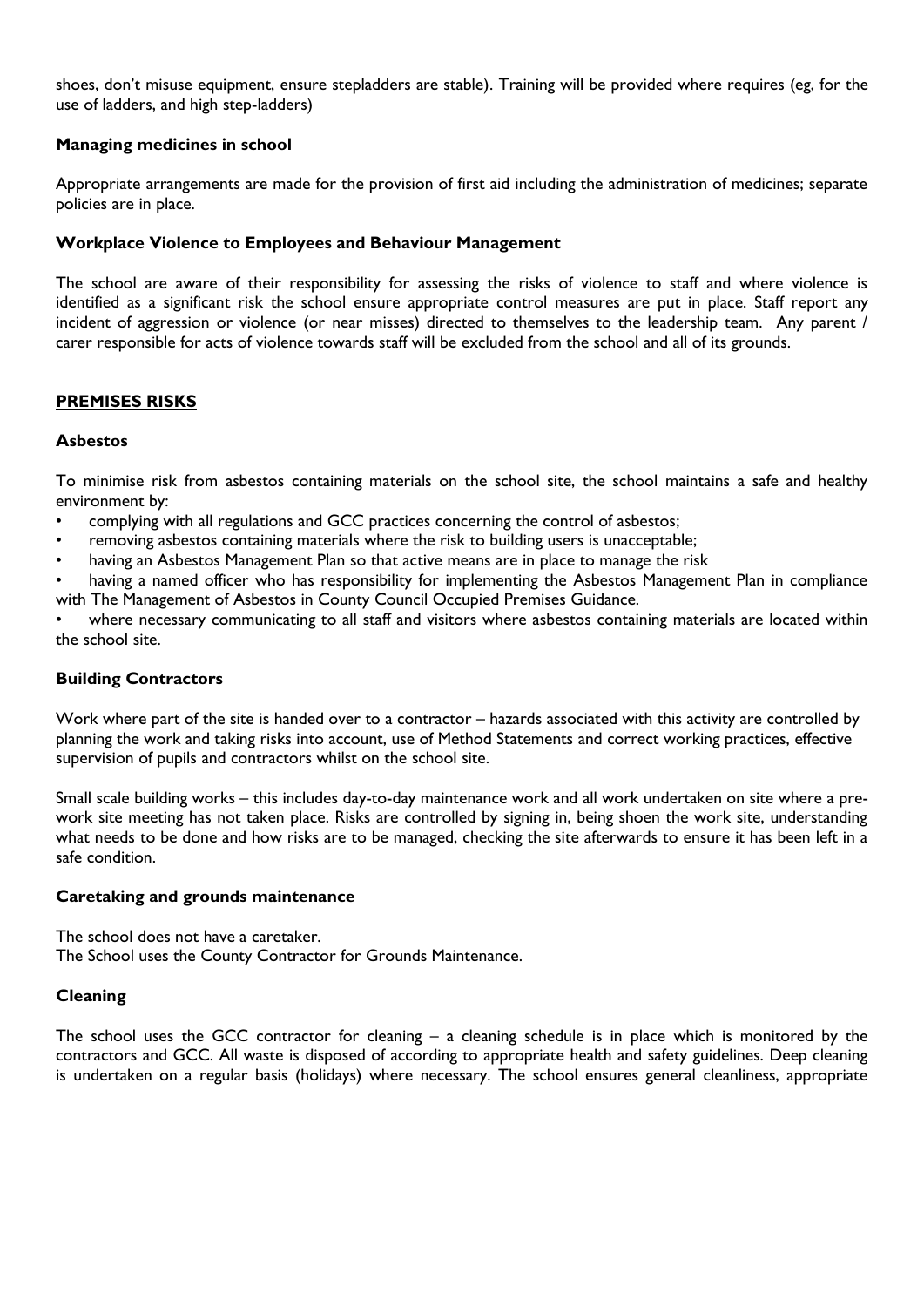waste disposal, safe stacking and storage. All members of staff and pupils adopt good housekeeping practices to assist in the maintenance of a safe and healthy workplace.

# **Gas and Electrical Appliances**

Any necessary work and testing of gas and electrical appliances are carried out by qualified contractors. Gas and electrical appliances are also checked visually on a regular basis and subject to appropriate formal inspection.

# **Glass and Glazing**

A risk assessment has been carried out for all glazing on site to ensure it complies with current safety standards. All low level glazing (below 800mm), such as glazing in doors and high risk glazing such as glazing within PE departments is toughened, laminated glass and complies with ACoP/British Standard or has been fitted with safety film. There is a system in place to ensure all broken glazing is reported through a known procedure and that the area is made safe immediately and repairs carried out as soon as possible. Glazing is also assessed during a regular site inspection.

# **Lettings**

The school has a separate Lettings policy (see document for details)

# **Mechanical and Electrical** (fixed and portable)

The school takes appropriate measures to make sure that all electrical equipment is safe and suitable for the purpose intended. All relevant persons are made aware of the associated hazards and of the requirements to adopt working procedures designed to keep the risks to their health, and to the health of any other person, as low as reasonably achievable.

Persons carrying out the testing and/or repair of electrical equipment, or carrying out experimental work on electrical equipment or its associated connections have the appropriate technical knowledge, training and information to enable them to work safely. Results of electrical safety tests (PAT testing and fixed wiring inspections) are recorded and held in a file in the office

Reference is made to AMPS Technical Briefing Note EM005 Portable Appliance Testing) and fixed electrical checks are carried out in accordance with AMPS Technical Guidance Note EM006 Fixed Wiring Periodic Test and Inspection. Fixed electrical installations require a thorough examination and inspection by a registered electrical engineer at a maximum interval of five years. However, the electrical engineer of GCC Property Services contact may reduce this interval if felt to be appropriate. A Satisfactory Certificate of Test, issued by the electrical engineer, must be retained on file and be available upon request to provide evidence of compliance.

Electrical Safety - All employees and pupils are made aware of the hazard of electricity, particularly where water is present. All employees are instructed to carry out a visual inspection of electrical equipment, so far as is reasonably practicable, prior to use for signs of damage or charring, and to report defects to the Head Teacher so that action can be taken to prevent accidents and injury. Users of portable electrical appliances should carry out informal visual checks prior to use.

## **Maintenance of Machinery and Equipment**

The school inspects and maintains its equipment on a regular basis; however, the frequency of these inspections is much dependant on the use and type of equipment. Guidance issued by Asset Management & Property Services (AMPS) on servicing, testing and inspection is followed and records are kept.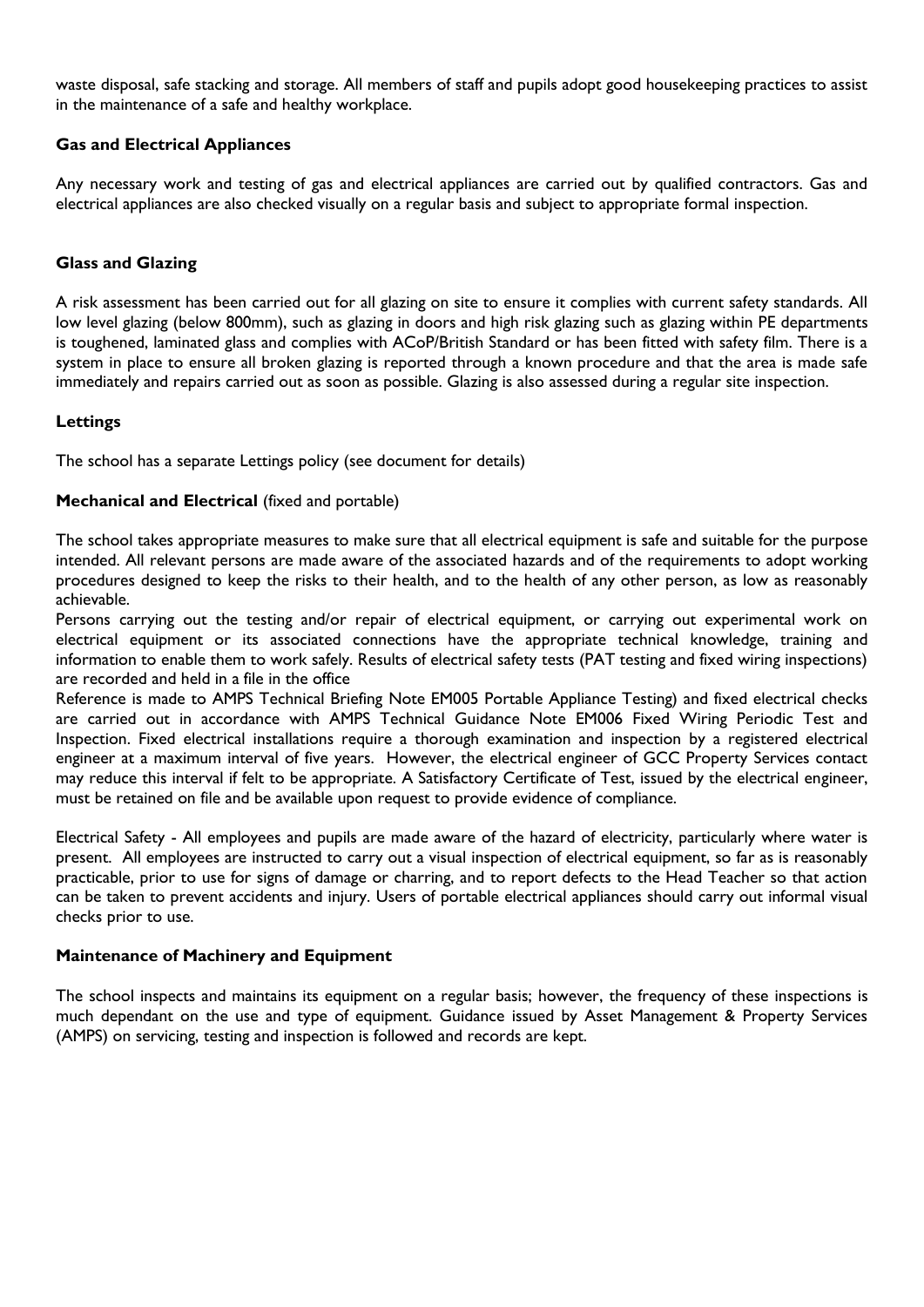# **Slips / Trips / Falls**

The Croft Primary recognises the main cause of accidents is slips, trips and falls. It is the responsibility if each teacher to ensure that their classroom has clear traffic routes and that exit routes are kept clear. The head teacher ensures regular visual inspection of communal areas. All hazards, obstructions, spillages, defects or maintenance requirements are reported to the head teacher or school office. All employees are expecte dot be vigilant and aware of possible hazards.

## **Snow and Ice**

Adequate arrangements are in place to minimise the risks from snow and ice on the site e.g. access/egress routes. A risk assessment has been carried out and an emergency plan has been developed to determine what type of action needs to be undertaken during adverse weather conditions. There is suitable storage for salt/grit and tools, (wheeled grit spreader) on site and a sufficient supply of grit/salt is available.

# **Transport Arrangements (on-site)**

The school segregates access traffic, vehicular and vulnerable pedestrians and cyclists.

# **Water Hygiene**

A water hygiene risk assessment has been completed by an external competent person and has been documented. An effective water hygiene management plan is in place to control the risks of legionellosis to staff and members of the public. The named responsible person has a clear understanding of their duty, has undertaken training in water system management and has the competence and knowledge to ensure that all operational procedures are carried out in a timely and effective manner. Regular documented water checks are undertaken and a system is in place to deal with any actions should they arise.

# **HEALTH AND WELLBEING**

## **Dealing with medical conditions**

The school accommodates pupils with medical needs wherever practicable and makes reference to DfE circular - *Supporting Pupils with Medical Needs in School* which sets out the legal framework for the health and safety of pupils and staff. Responsibility for pupils' safety is clearly defined within individual care plans where necessary and each person involved with pupils with medical needs is aware of what is expected of them. Close cooperation between schools, parents, health professionals and other agencies help provide a suitably supportive environment for those pupils with special needs. The school has a separate policy for supporting pupils with medical needs. The Croft Primary has a separate policy on medical needs of pupils.

# **Drug Administration**

The school accommodates pupils with medical needs wherever practicable and makes reference to DfE *Guidance Managing Medicines in Schools and Early Years Settings*. Parents have prime responsibility for their child's health and provide the school with information about their child's medical condition. Parents obtain details from their child's General Practitioner (GP) or paediatrician, if needed. The school nurse and specialist voluntary bodies provide additional background information for staff.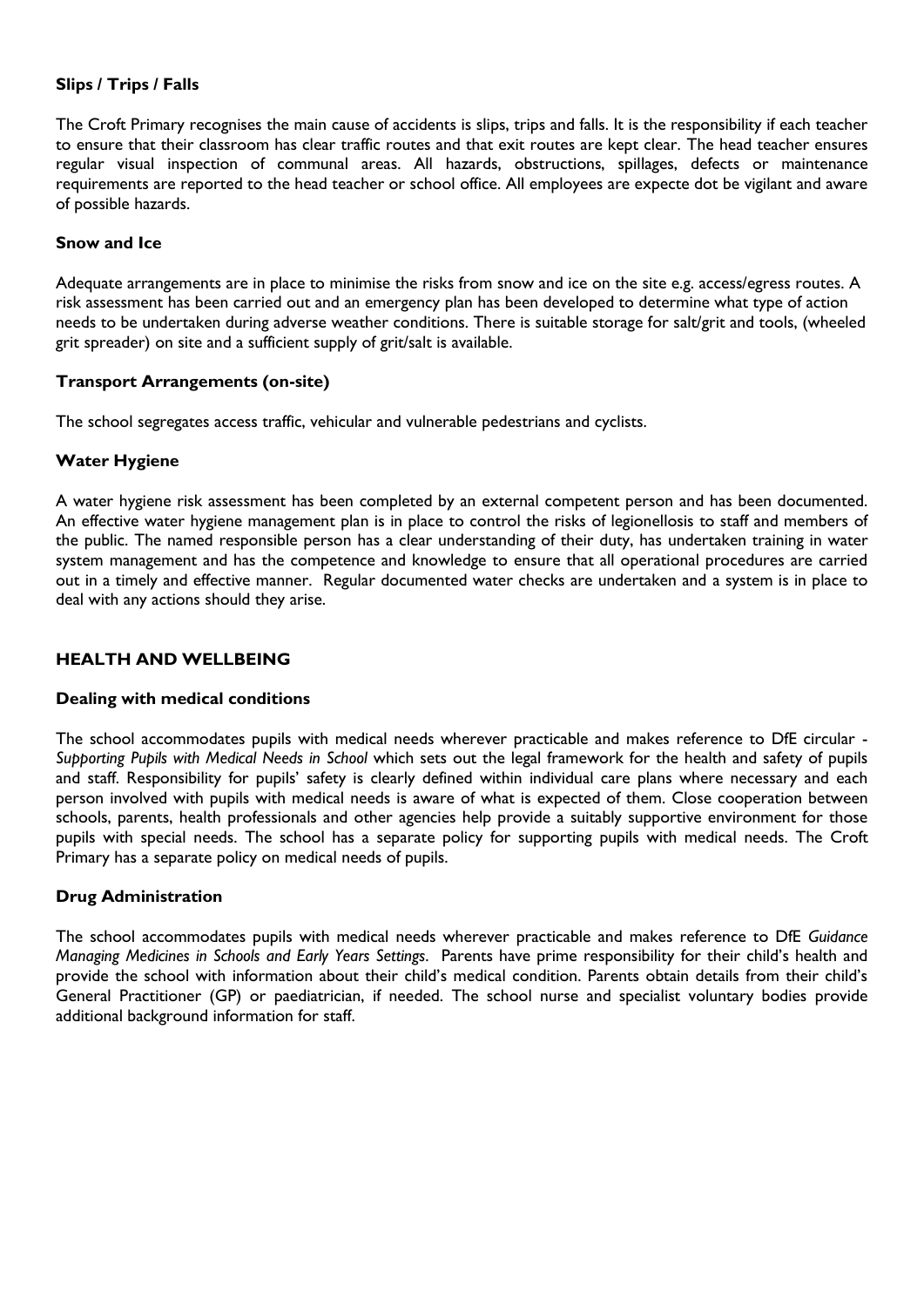# **Infectious Diseases**

The school follows the guidance produced by the Health Protection Agency, which is summarised on the poster, *Guidance on infection Control in Schools and other Child Care Settings*, which can be found on the staff room noticeboard. It also uses the Public Health England booklet 'The Spotty Book'.

# **First Aid**

The school follows the statutory requirements for first aid and provides suitably trained first aid staff. The guidance issued by the DfE on first aid for schools SHE/Pro/8 *First Aid* is followed. The school has a separate first aid policy

## **Emergency management / Business Continuity**

An Emergency/Business Continuity Plan (using the Gloucestershire Model) is in place that provides a framework for foreseeable events (bad weather, flooding, loss of part of the building). The plan encompasses practical steps including communication with parents, the local authority, insurers, emergency services, utilities, aid organisations (e.g. counselling) and the press. A team is in place to act as the decision-making body for the management of any incident. All necessary equipment is available for rapid activation during an emergency which includes communications equipment, emergency plans and procedures, a log to record all actions taken during the emergency, necessary office equipment and supplies and appropriate building plans. The emergency plan is reviewed periodically and after any practice emergency exercise or real emergency. If deficiencies are found remedial action is taken.

# **Fire Safety**

The school has a fire risk assessment undertaken by a competent body every 3 years. The school reviews the fire risk assessment and any actions within it at least annually. Staff are briefed on the findings of the fire risk assessment and cooperate in managing fire risk (e.g. by closing fire doors, keeping ignition sources separate from fuels such as paper or aerosols). Arrangements are in place such as control of combustible materials, good housekeeping, evacuation drills, alarm testing and staff refresher training.

The fire alarm is tested on a weekly basis and recorded in the premises file. A fire drill for all staff and pupils is completed at least three times per year. Timings are recorded along with any concerns and future actions.

## **Health and Well-Being Including Absence Management**

The school refers to SHE/GN/31 *Stress Risk Assessment Toolkit (Schools)* and has carried out a risk assessment based on the Health & Safety Executive's *Management Standards for Work-Related Stress*. The school endeavour to promote a culture of co-operation, trust and mutual respect and ensure good management practices are in place and staff have access to competent advice. The school has developed a stress management policy. Strategies include limiting time spent at school at the end of the day, encouraging employees to maintain a work-life balance and social events for employees.

## **Pregnant Members of Staff**

Members of staff who are pregnant are required to inform the school in writing so that an appropriate risk assessment of their work routines can be carried out with reference to SHE guidance.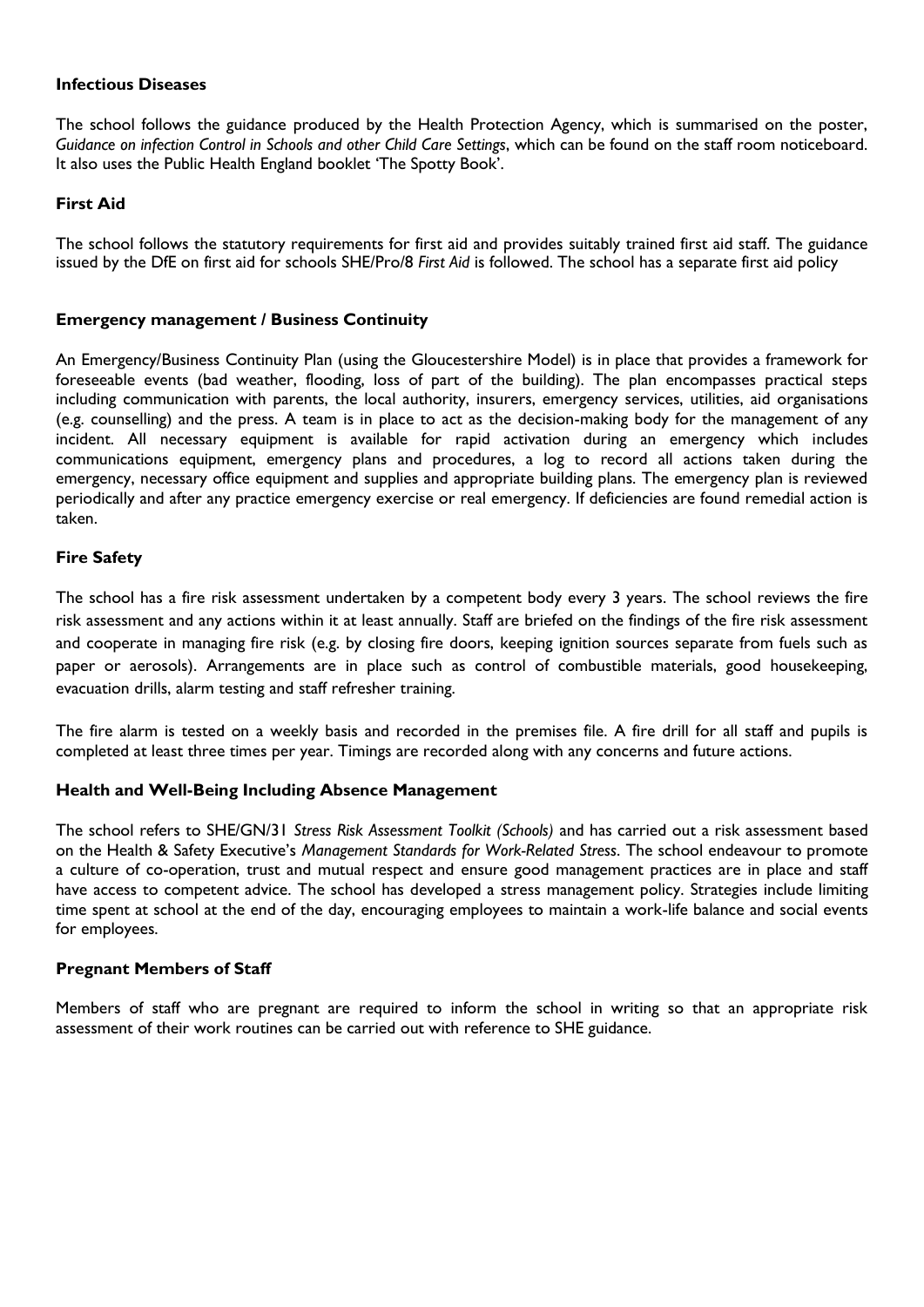# **Reporting of Accidents, Hazards, Near Misses and their investigation**

It is the school's policy to take the occurrence of any accident or incident seriously. The school takes all practicable steps to avoid accidents occurring. In the event of an accident the first concern will be the care of the person or persons who have suffered injury.

The following accidents and incidents will be recorded and report and reported using the on-line accident reporting system:-

- Specified Dangerous Occurrences
- Specified diseases
- All employee accidents
- All contractor accidents
- All accidents to members of the public/visitors
- Accidents to pupils which result in a major injury or death
- Accidents to pupils which result in the injured person being taken from the scene of the accident directly to hospital
- Accidents to pupils which may have resulted from a premises/equipment defect
- Accidents to pupils during structured activities
- Accidents to pupils where first aid treatment has been provided

All other incidents will be recorded in the school's incident log book.

# **Accident Procedure**

The member of staff supervising the child is responsible to:-

- Ensure that the child is attended to by a Designated First Aider or another member of staff who is first aid qualified and that all details are recorded on the online accident reporting system or accident log book
- Record the accident in the accident book (if applicable) located in the school office
- Make sure that the child's class teacher knows the details of the accident
- Make sure the child takes home an injury note if necessary, available inside the door of the First Aid cupboard
- Informing the Head Teacher of all serious incidents or where a child requires hospital treatment

All accidents are entered into the school accident log book or on-line accident reporting system, and if appropriate parents are informed. Major incidents will be reported to the Head Teacher and the Health and Safety Governor. Causes of and the number of accidents are reported to the Resources committee of the Governors on a regular basis.

All on-line reports are sent electronically to the Health and Safety Services section of GCC and are reviewed by a Health & Safety officer.

Reports of fatalities, major accidents and over-three-day incidents are automatically forwarded to the Health and Safety Executive (HSE) by the on-line system as required by the Reporting of Injuries, Diseases and Dangerous Occurrences Regulations (RIDDOR). The Council's Health and Safety Services section will liaise with the HSE on these incidents.

## **Smoking on site**

The Croft Primary School is a non-smoking site and visitors and contractors are required to conform to this status.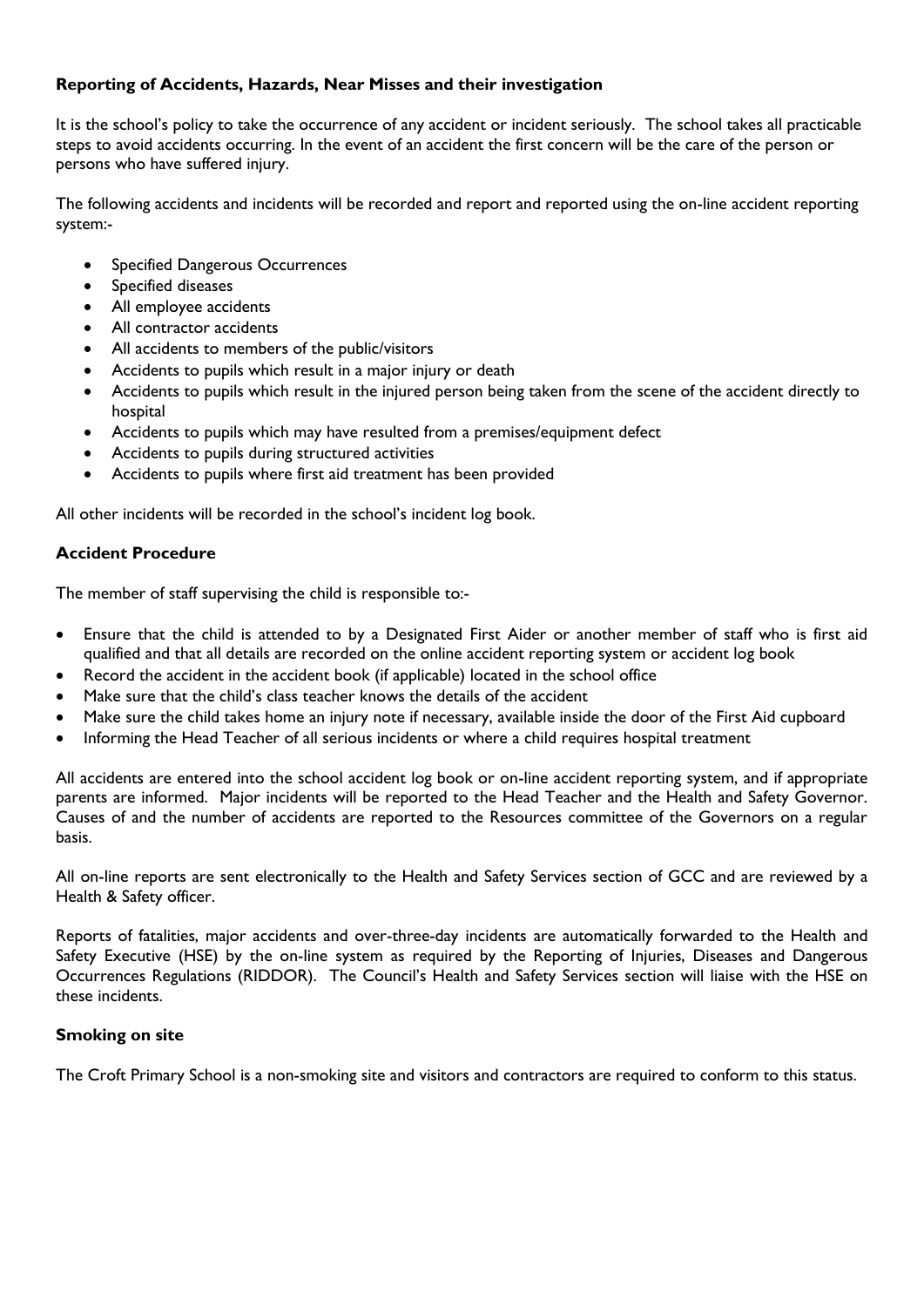# **MONITORING, REVIEW and AUDIT**

# **Auditing**

As a means of confirming that the necessary systems to comply with legislation are in place and are being followed the school ensures a complete health and safety audit by competent persons. The action points identified through the audit form part of the school development plan.

## **Inspections**

Annual safety inspections are carried out by the GCC Surveyors; inspections of fittings and grounds are also carried out on a regular basis by governors and / or staff. All hazards and risks associated with the premises/departments/grounds are monitored and controlled**.**

# **Monitoring**

Arrangements are monitored and reviewed annually and revised as new topics arise that may affect the process of managing health and safety for staff, pupils, contractors and other visitors.

## **Review**

The school has mechanisms for undertaking active monitoring and review of health and safety which includes an arrangement of periodic planned health and safety checks of each section of the school, supplemented by various ad hoc and unplanned checks and inspections.

# **TRAINING**

The school is committed to ensure employees are competent to undertake the roles expected of them. The Head teacher / leadership team undertake a training needs analysis to identify the competency requirements of specific job roles in terms of health and safety, and ensure that appropriate training is delivered and training records held centrally. The training need analysis is reviewed on an annual basis or on the introduction of new legislation. Line managers conducting the performance management process consider health and safety performance and address areas of concern with employees.

All employees are given health and safety training, which includes basic skills training, specific on the job training and training in health and safety or emergency procedures.

New, temporary and supply staff are given basic induction training on health and safety, including the arrangements for first aid, fire and evacuation. New employees are adequately supervised, as required.

Volunteer and parent helpers are subject to the schools safeguarding arrangements. Volunteers receive an induction from the designated teacher for child protection and general health and safety information and are expected to wear a visitor's badge at all times and follow the school procedures. The teacher is the principal point of contact and volunteers are under his/her direction. Conversations and any documentation to which volunteer/parent helpers may have access are strictly confidential and are treated as such.